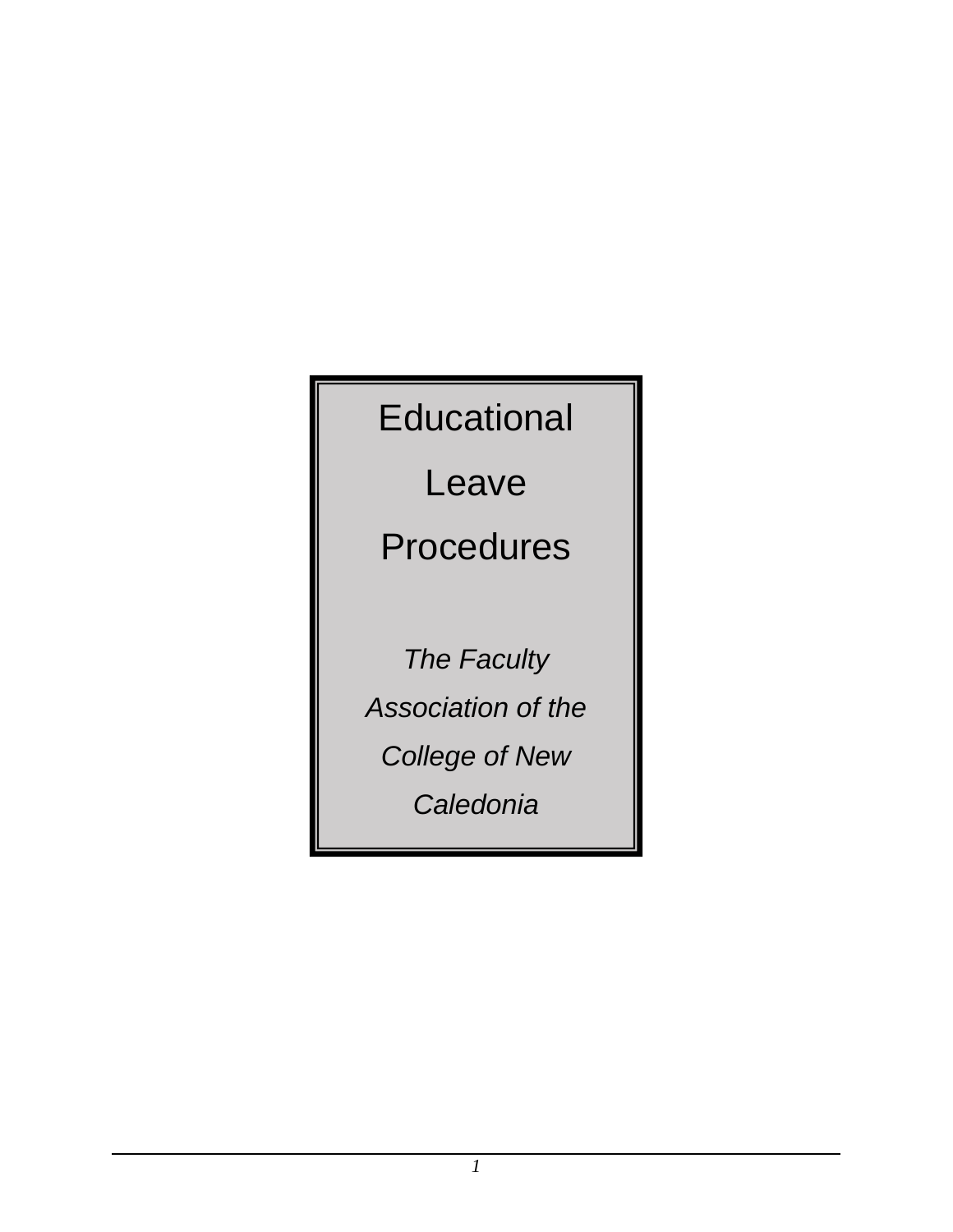# **Terminology**

**Statement of Intention:** a statement signed by faculty employees stating their intention to take educational leave at the earliest opportunity, to defer educational leave until a specific date, to defer educational leave indefinitely, or to permanently withdraw from educational leave.

**Master List:** a list of all full-time faculty employees (excluding sessional) in order of seniority or the date of the completion of their last educational leave (Under 13.5.3, time spent on extended leave or political leave shall not count towards the required total of two (2) years).

**Eligibility List:** all faculty employees who have amassed two years of seniority or two years since the completion of their last educational leave (Faculty employees who are on the eligibility list and who take extended leave or political leave shall not move up the eligibility list during the time they are on leave).

**Candidate and Alternate List:** eligible faculty who have indicated that they wish to take educational leave the following working year.

**Deferrals:** faculty employees who indicate on the Statement of Intention that they wish to defer their educational leave and those faculty members who withdraw their name from the waiting list before October 1st.

**Withdrawals:** faculty employees who are on the Candidate and Alternate list and who withdraw on October 1st or later.

**Permanent Withdrawal:** to permanently withdraw one's name from the Eligibility List.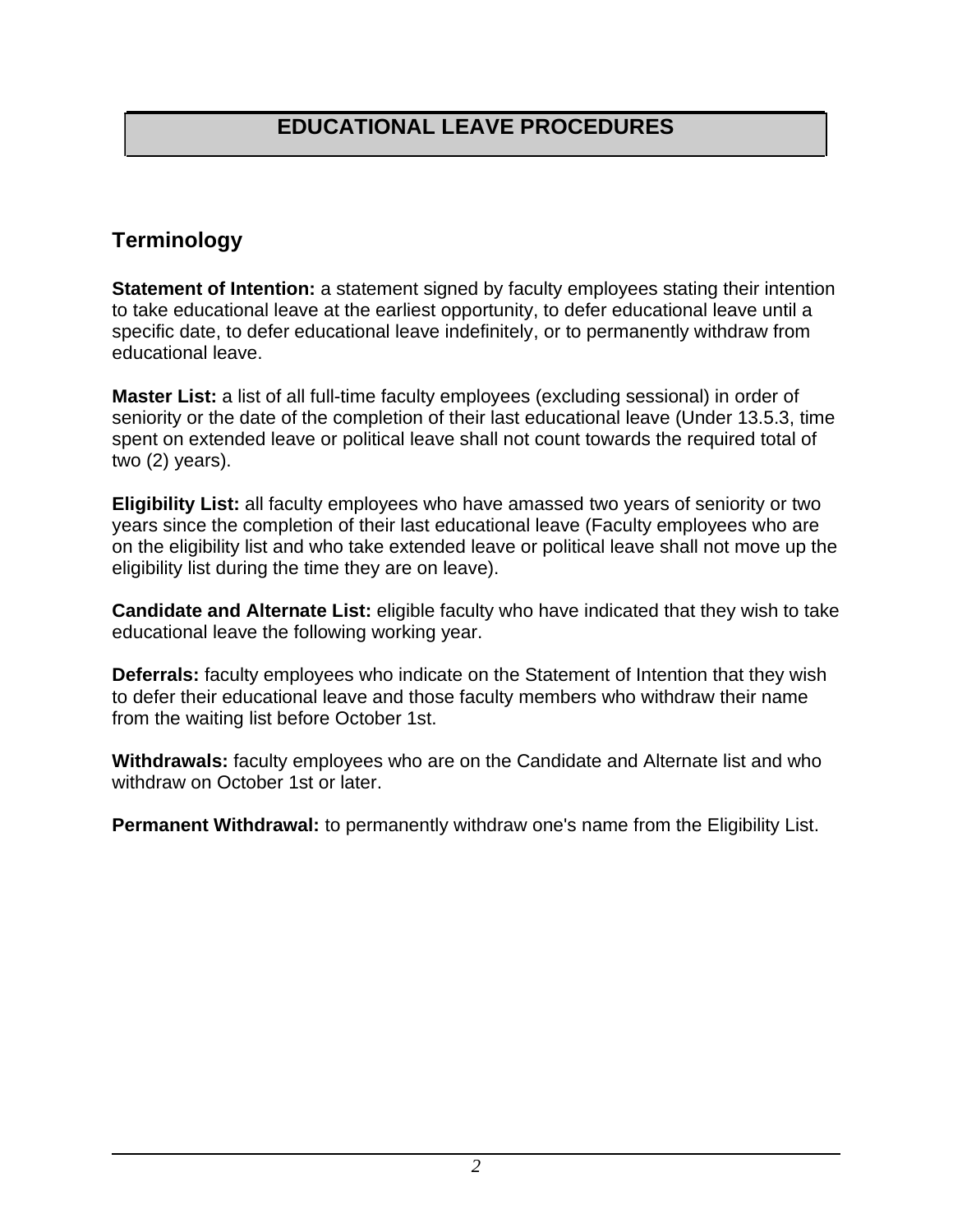## **Steps in Selecting Candidates**

- 1. Maintain a master list of all full-time faculty employees in order of seniority or date of completion of last educational leave. This list will be annually updated to reflect change in seniority due to leaves. Under 13.5.3, time spent on extended leave (12.17) or political leave (12.18) shall not count towards the required total of two (2) years.
- 2. From the Master List develop an Eligibility List of all faculty employees who have the two years seniority or two years since the date of completion of their last educational leave. Faculty employees who are on the eligibility list and who take extended leave (12.17) or political leave (12.18) shall not move up the eligibility list during the time they are on leave. This list will be completed sometime in March.
- 3. In March hand out a Statement of Intention and Eligibility List to all faculty employees. Request that the Statement of Intention be returned in April. This Statement of Intention would allow faculty members to declare their intentions:
	- $\circ$  take the earliest educational leave
	- o defer until a specific year
	- o defer indefinitely
	- o withdraw permanently
- 4. Make a Candidate and Alternate List for the coming year (i.e. all people who will go on Educational Leave if the opportunity comes).
- 5. In May contact the appropriate number of eligible faculty and ask them to be prepared to submit their Educational Leave proposal by October 1st.
- 6. In September, ask the Candidates if they are preparing their proposals or if they wish to defer. If any deferrals, continue in order down the Eligibility List of those who indicated interest in taking an educational leave in the relevant year until there are sufficient candidates who will submit their proposals and sufficient alternate candidates who are willing to submit proposals.
- 7. On September 20, submit a Candidate and Alternate Candidate List to the President.
- 8. Failure by a Candidate, to notify the committee by October 1st that his/her intention to take an educational leave has changed, will be considered a withdrawal, and will follow the rules for withdrawals.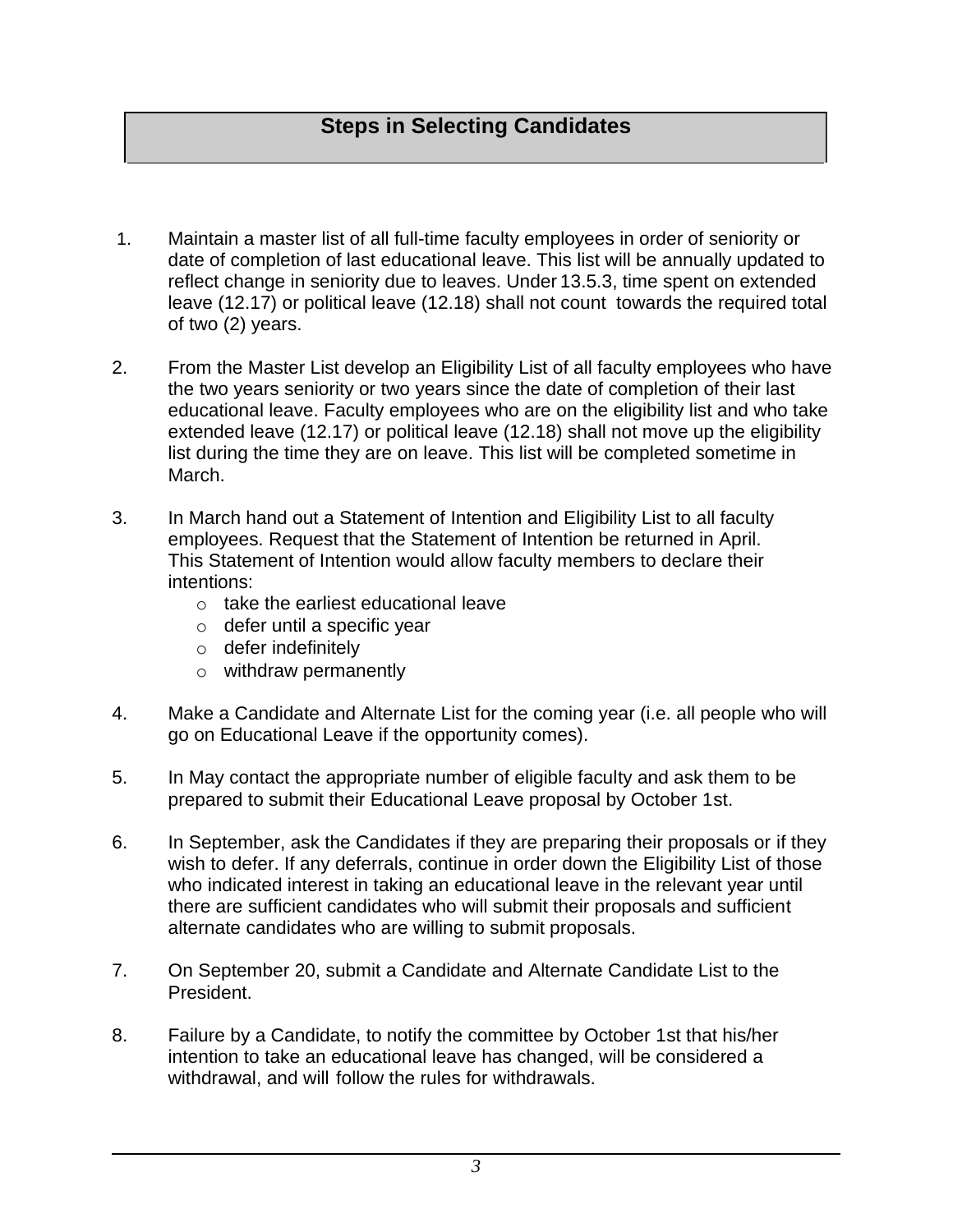- 9. Any withdrawals after proposals are submitted or October 1st will follow the rules for withdrawals.
- 10. Completed proposals shall be submitted to the Ed Leave Committee by October 1.
- 11. By November 30, submit proposals to the President.
- 12. By January 15, the President will accept or reject the proposals. Faculty members who have their proposals rejected will have two weeks to revise their proposals.
- 13. Candidates may withdraw prior to March 1. Alternate candidates will have 30 days to present a completed proposal. Educational Leave Committee will have 10 days to process a proposal from an alternate candidate and forward it to the President. The President will have 10 days to accept or reject the proposal.
- 14. Candidates may withdraw after March 1 only with written approval of the President.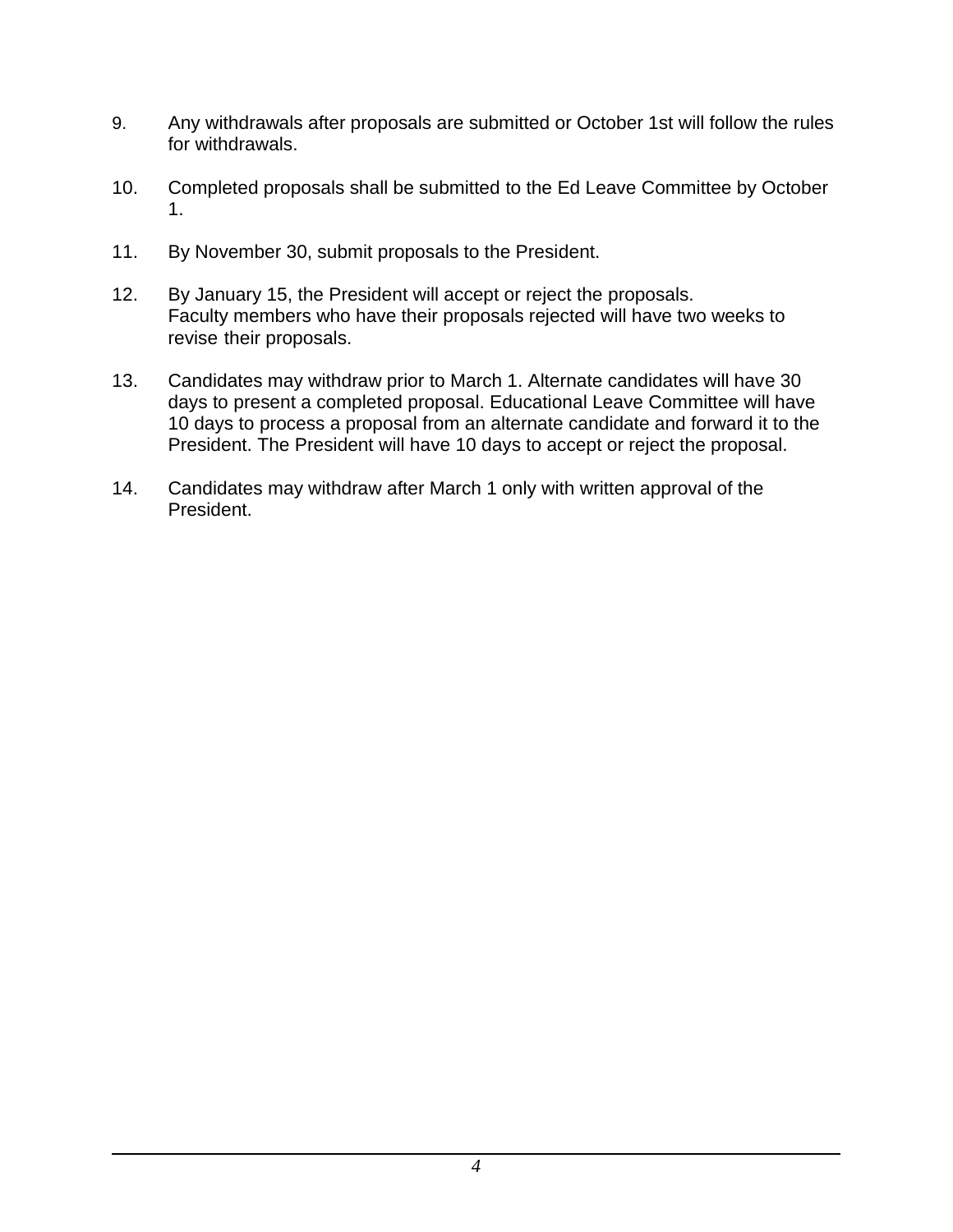### **Educational Leave Timetable**

- February Ask the Faculty Association to produce an Eligibility List.
- March Send the list to all who are on it. Also distribute a Statement of Intention to all faculty who are eligible.

Give them a date (about 3 weeks) to return their Statement of Intention.

- April **Revise the Eligibility List to indicate when faculty wish to take** Educational Leave.
- August Make a Candidate and Alternate List of all faculty members who are eligible and have indicated that they wish to take educational leave in the coming year.

Send the Candidates and Alternates the Education Leave forms and request that they submit proposals by October 1.

Late August **Remind Candidates and Alternate candidates to submit their** proposals by October 1.

> Send a note to people returning from educational leave reminding them that they are required to submit a report to the President (13.5.17) with a copy to the Educational Leave Committee.

- September There may be some candidates or alternate candidates who wish to defer their leave. Continue down the Eligibility List.
- September 20 Forward a list of Candidates and Alternates to the President (13.5.4).

November Review proposals. Meet with the individual candidates to discuss their proposals. Suggest changes, if necessary.

- November 30 Submit proposals and recommendations to the President (13.5.6).
- By January 15 President must approve or reject individual proposals (13.5.7).

October/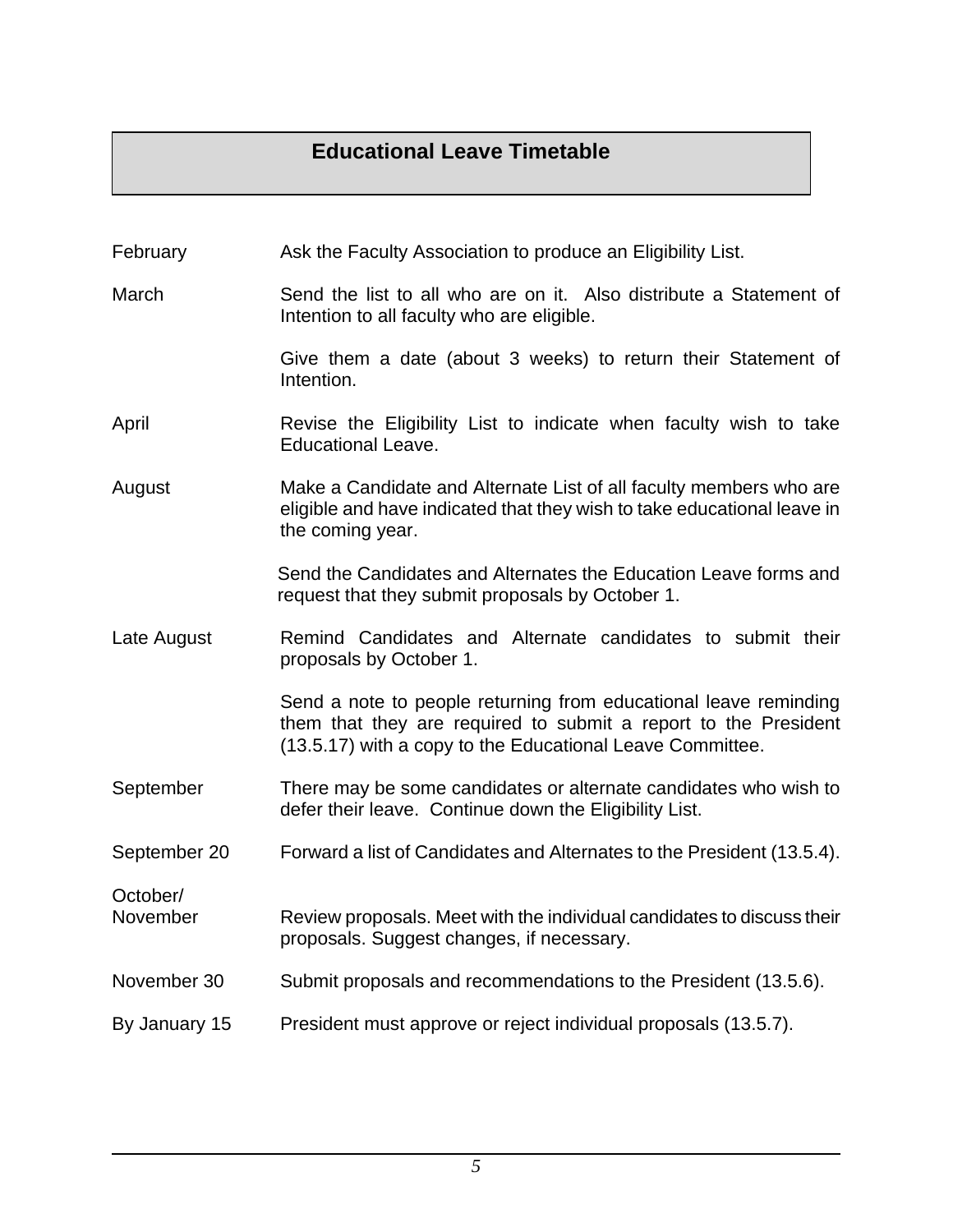#### **Rules for Rejection**

The President may reject a proposal. Candidates who have had their proposal rejected have two weeks to revise their proposal. The President may again reject the proposal. Candidates who have had their final proposals rejected by the President have the right to grieve the rejection. If the rejection is upheld, the following rules will apply.

- $\Box$  Candidates who are rejected by the President for the first time will be placed on the waiting list according to seniority or the date of completion of their last educational leave.
- $\Box$  Candidates who are rejected for the second time by the President may be relocated on the Eligibility List by the Educational Leave Committee after the committee has considered the reasons for their being rejected a second time.
- $\Box$  Possible relocation: be deferred for one year, drop down on the waiting list, drop to the bottom of the waiting list.

**NOTE**: If, in the same year, there are faculty who have deferred to that specific year, candidates who have withdrawn for the first time, or candidates who were rejected for the first time, they will be placed on the waiting list according to seniority or the date of completion of their last educational leave.

#### **Rules for Deferral to a Specific Year**

Faculty who have deferred to a specific year will be placed on a waiting list according to seniority or the date of completion of their last educational leave.